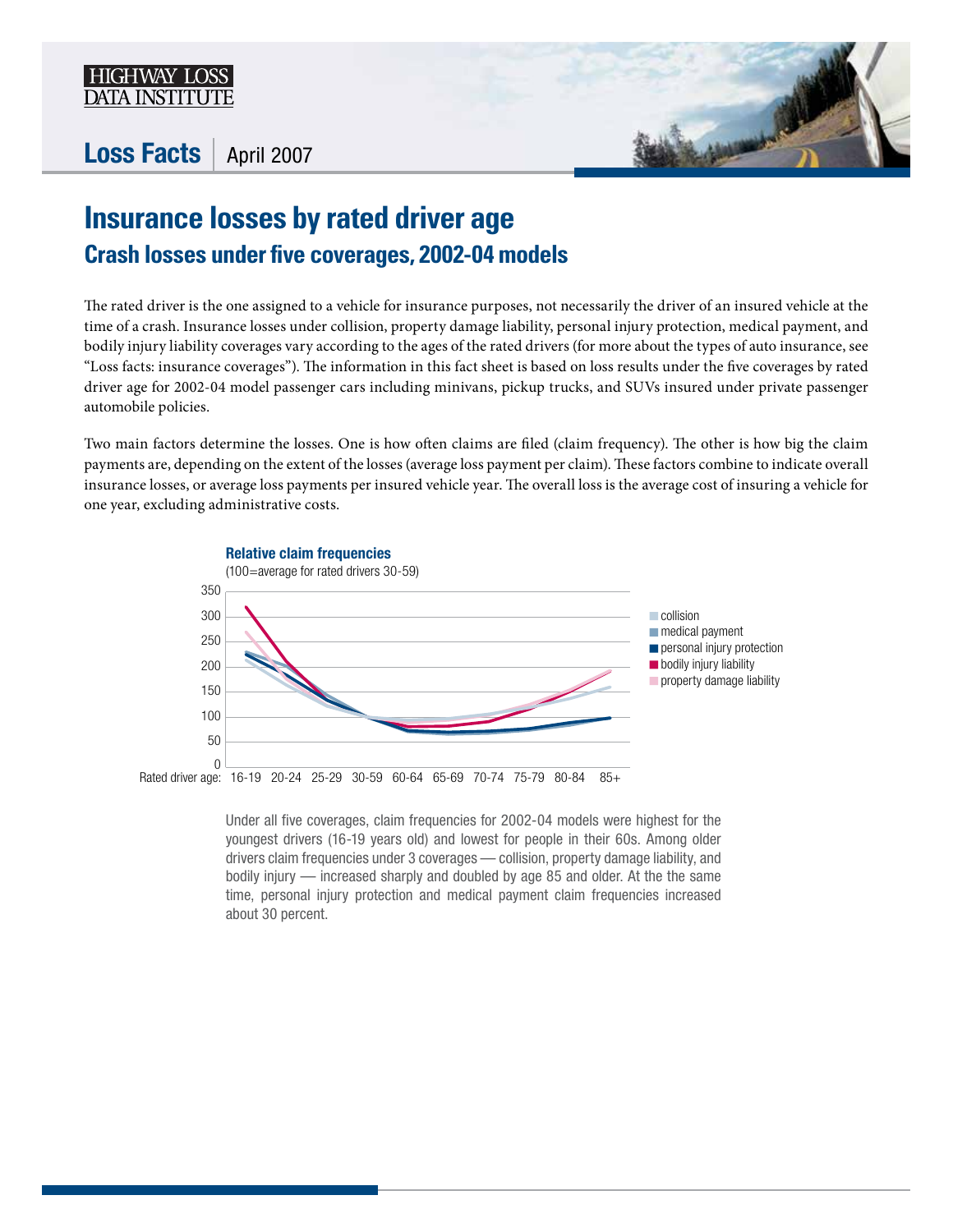

Payments under the 3 injury coverages (personal injury protection, bodily injury, and medical payment) were about one-third higher among the oldest drivers compared with 30-59 year-olds. Collision and property damage liability payments were only slightly higher for drivers 70 and older. The youngest drivers (16-19 years old) had higher average loss payments under collision and property damage liability but not under personal injury protection or medical payment.



Overall losses were highest for the youngest drivers (16-19 years old). Their collision, property damage liability, and bodily injury losses were about 3 times as high as the losses for rated drivers 30-59 years old. As rated driver age increased beyond age 70, bodily injury and property damage losses increased sharply, which suggests drivers' increasing responsibility for their crashes. First part injury and collision losses also increased but to a smaller extent.

| Losses for rated drivers 30-59 years old |      |         |       |  |  |  |  |  |
|------------------------------------------|------|---------|-------|--|--|--|--|--|
| Collision                                | 5.7  | \$3,669 | \$209 |  |  |  |  |  |
| Property damage liability                | 2.9  | \$2,324 | \$67  |  |  |  |  |  |
| Personal injury protection               | 13.1 | \$4,630 | \$60  |  |  |  |  |  |
| Bodily injury                            | 8.8  | \$7,718 | \$68  |  |  |  |  |  |
| Medical payments                         | 10.5 | \$3.020 | \$32  |  |  |  |  |  |